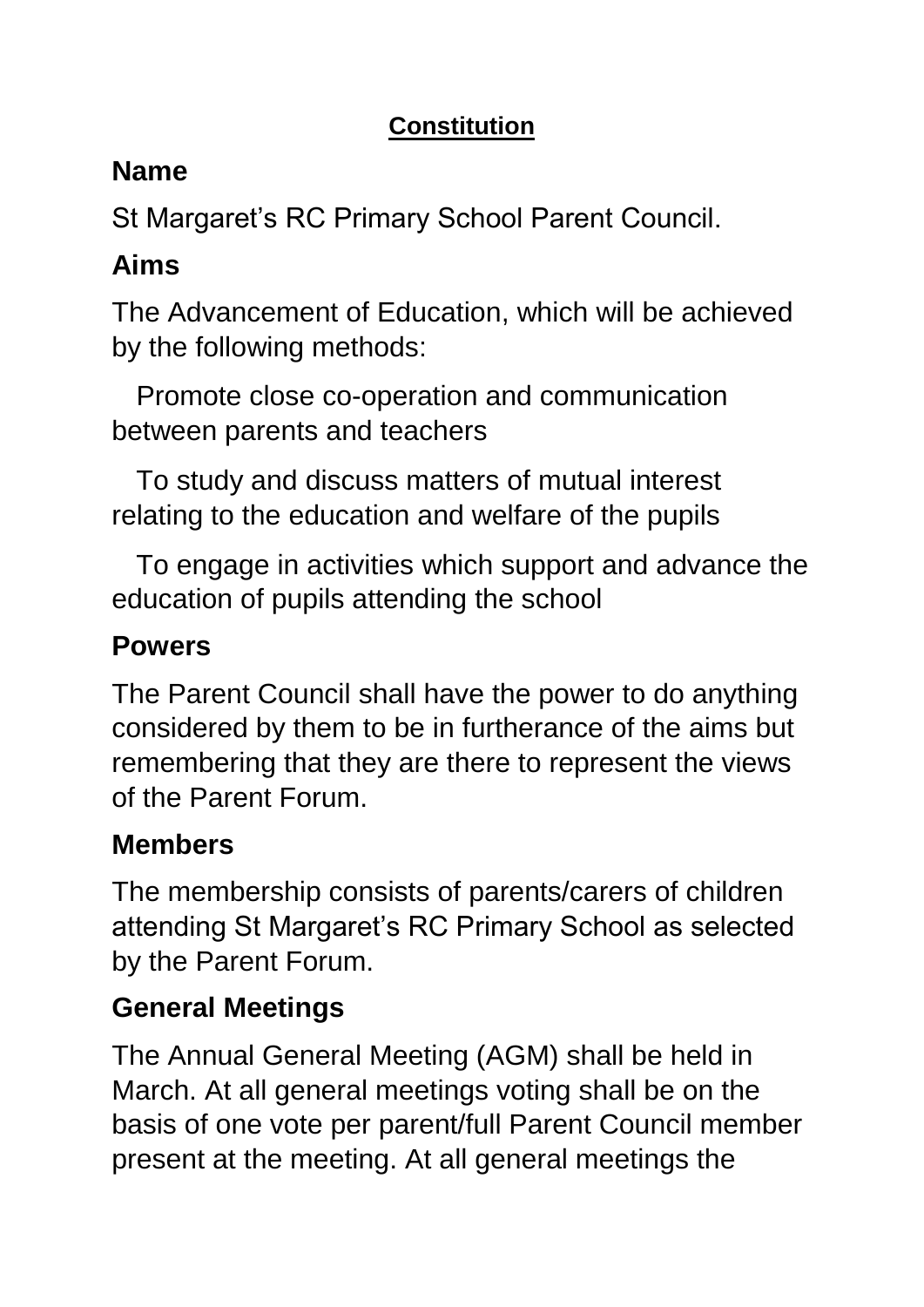quorum shall consist of 5 – 15. The Parent Council or 5 - 15 of the Parent Forum shall have power to call an Extraordinary General Meeting.

## **Parent Council Membership**

Members of the Parent Council shall be appointed at the first Parent Council meeting following the AGM or at the first Parent Council meeting following their child joining the school. They shall be elected for a one-year term and be eligible for re-election. Parents shall always form the majority of the Parent Council.

The Office Bearers will be Chairperson, Secretary, Treasurer and such others as may be required. The office bearers will be elected by the Parent Council at the AGM in March and they will be elected for a oneyear term and be eligible for re-election.

The Parent Council may co-opt any other member to fill a vacancy occurring between AGMs. The co-opted members shall retire at each AGM but shall be eligible for election.

The Headteacher or his/her representative has a right and a duty to attend meetings of the Parent Council.

The Parent Council shall invite the church/denominational body to nominate a representative to be co-opted onto the Parent Council.

Each member of the Parent Council shall have one vote and resolutions shall be passed by a simple majority vote of those present. The Chairperson shall have both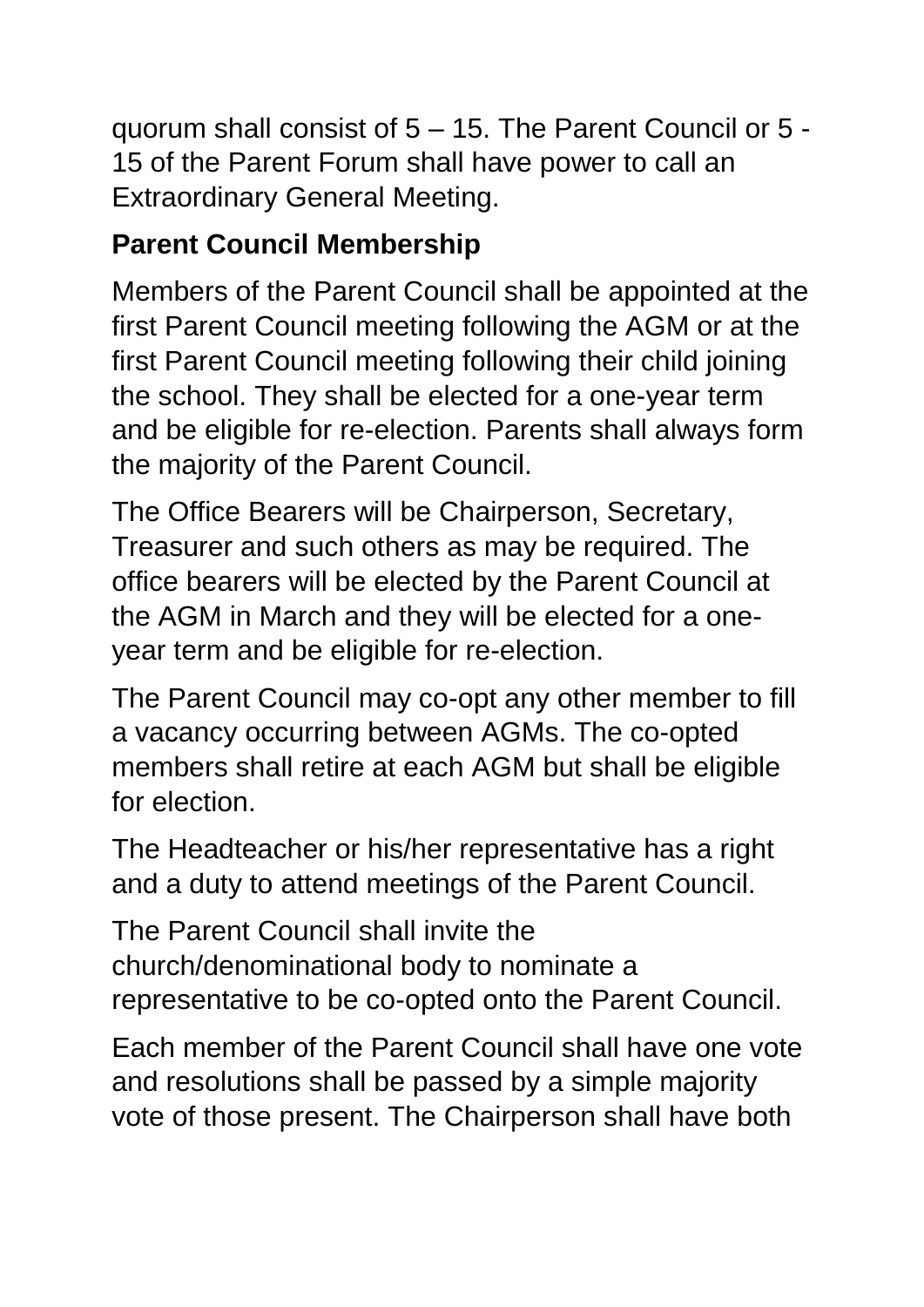a deliberative and casting vote. The Chairperson's casting vote shall be used only in the event of a tie.

The Secretary shall be responsible for keeping accurate minutes of all meetings and shall make these available upon request to any member of the Parent Forum.

A member of the Parent Council failing to attend three consecutive meetings without reason/apologies may be deemed to have retired from the Parent Council.

#### **Meetings**

Meetings of the Parent Council shall be held as required. At all meetings of the Parent Council a third of members, at least two of whom are office bearers, shall form a quorum.

All Parent Council meetings shall be open and any member of the Parent Forum may attend although they will not have voting rights.

## **Finance**

The funds of the Parent Council shall be lodged in a bank, building society or other account in the name of the St Margaret's RC Primary Parent Council. Cheques shall be drawn or withdrawals made against the signatures of at least two named Parent Council members.

The Treasurer shall be responsible for keeping accurate records of the financial transactions of the Parent Council. The books shall be brought to balance before the AGM and the accounts shall be reviewed by an individual appointed by the Parent Forum. All accounts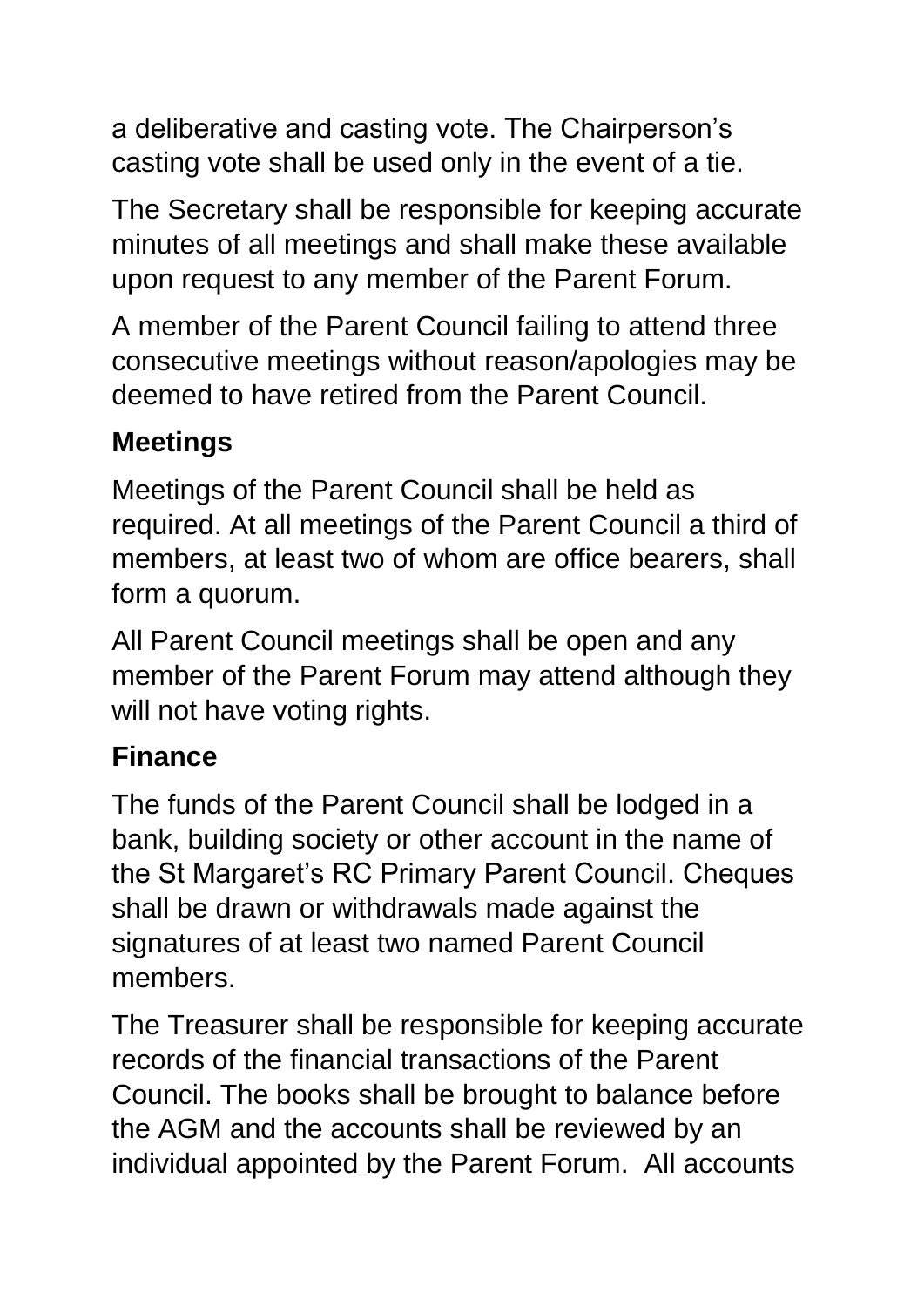will be examined and uploaded to OSCR, as per charity guidelines, by the Treasurer.

The Parent Council shall be responsible for ensuring that all property/money received by/for the Parent Forum/Council shall be applied for the aims of the Parent Council.

## **Changes to the Constitution**

Changes or additions must be made at an AGM or an EGM called for the purpose. The proposed change shall be specified in the notice calling the meeting and be approved by not less than two thirds of those present.

# **Dissolution**

In the event that the Parent Council ceases to exist any remaining funds should be distributed for the benefit of the children at the school and/or Local Authority as necessary, providing the funds continue to be used for the advancement of education.